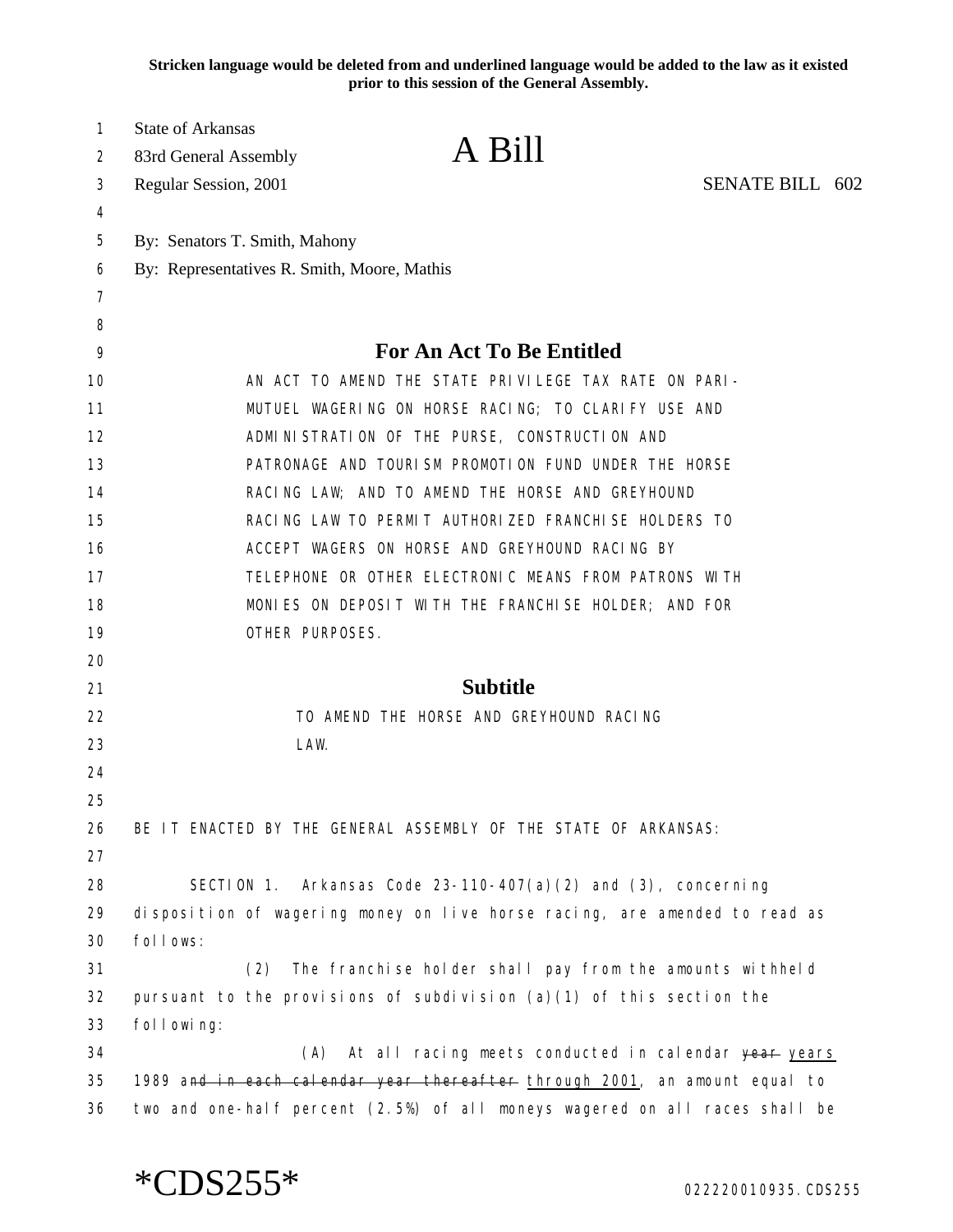**SB602**

 paid to the commission for the use and benefit of the State of Arkansas, as a privilege tax. At all racing meets conducted in calendar year 2002 and in each calendar year thereafter, an amount equal to one percent (1%) of all moneys wagered on all races shall be paid to the commission for the use and benefit of the State of Arkansas, as a privilege tax; and (B) In the case of all racing meets for thoroughbred horses, an amount equal to one-half of one percent (.5%) of all moneys wagered shall be paid to the commission for deposit in the Arkansas Racing Commission Purse and Awards Fund to be used for purse supplements, breeders' awards, owners' awards, and stallion awards as hereinafter specified. The number of Arkansas-bred races shall be a matter for negotiation between the 12 franchise holder and the Arkansas Thoroughbred Breeders and Horsemen's Association. (3) The remainder of the amounts withheld pursuant to the provisions of subdivision (a)(1) of this section shall be retained by the franchise holder for use as follows: 17 (A)(i) For all racing meets in calendar <del>year</del> years 1989 18 and in each calendar year thereafter through 2001, three percent (3%) of all moneys wagered on races where the wagerer is required to select one (1) horse and two percent (2%) of all moneys wagered on races where the wagerer is required to select more than one (1) horse, and for all racing meets in calendar year 2002 and in each calendar year thereafter, four and one-half percent (4.5%) of all moneys wagered on races where the wagerer is required to select one (1) horse and three and one-half percent (3.5%) of all moneys wagered on races where the wagerer is required to select more than one (1) horse, i.e., the purse, construction, and patronage and tourism promotion moneys, shall be set aside by the franchise holder in a separate account to be used only for purses and construction, for debt service on money borrowed by the franchise holder for construction, or for promotions to encourage patronage and tourism. (ii)(a) "Construction", as used in this section, shall include all items and expenditures incurred in keeping the overall racing facility in the best possible condition for the patrons, horsemen, and franchise holder, including, without limitation, land acquisition, provided

that the franchise holder submits plans for utilizing the acquired land for

an approved purpose within five (5) years of the acquisition, new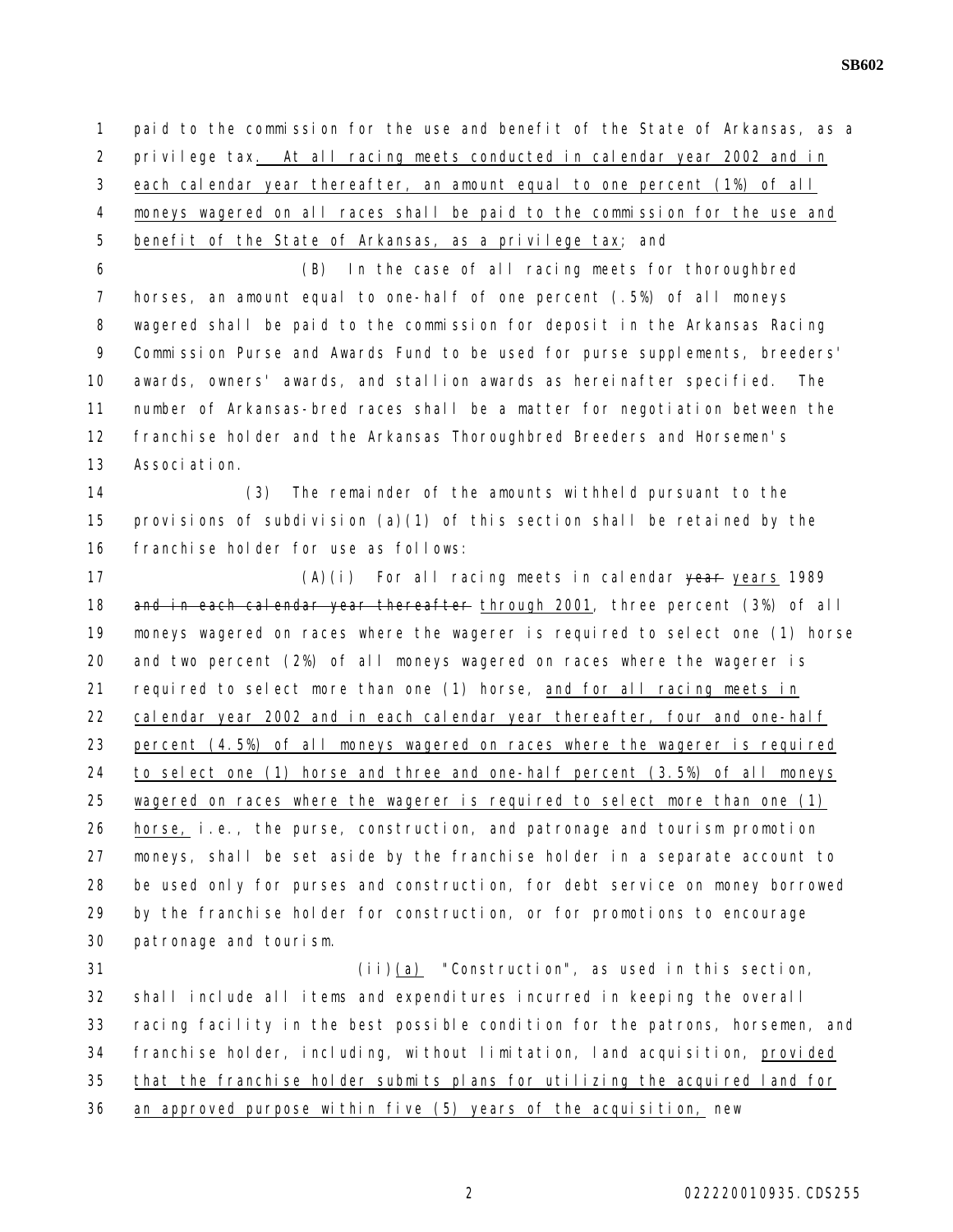construction with related equipment, and reconstruction, renovation, reconditioning, and repairing of facilities with related equipment. (b) "Construction", as used in this section, shall not include ordinary or routine maintenance of the overall racing facility and shall not include the construction or improvement of areas of the racing facility not generally accessible by, or used for the benefit of, either the horsemen or patrons or both. (c) "Construction", as used in this section, 9 shall not apply to office furniture, office telephones or other office equipment primarily devoted to the use of the franchise holder and providing little or no benefit to either horsemen or patrons or both. (d) The franchise holder may only be reimbursed for construction and patronage and tourism promotion expenditures from the purse, construction, and patronage and tourism promotion fund after submitting a claim that itemizes each expenditure listing the specific expenditure, the payee of the expenditure and stating in specific terms with respect to construction expenditures how the expenditure jointly benefits the 18 patrons, horsemen and franchise holder. (iii) The commission shall have jurisdiction, and shall seek the assistance of the Department of Finance and Administration, to check and verify compliance by the franchise holder with the provisions of 22 this subdivision (a)(3) and shall make periodic determinations as to 23 compliance under such rules and regulations as the commission shall adopt. The franchise holder must deliver to the Department of Finance and Administration any documents reasonably requested to check and verify 26 compliance with this subdivision  $(a)(3)$ , within thirty  $(30)$  days of receiving a written request for the documents. If the department does not receive the requested documents within the time period provided, the Director of the Department of Finance and Administration shall notify the commission and no reimbursement shall be approved from the fund until the documents are delivered. In the case of construction and patronage and tourism promotion, the commission may use a multi-year approach based on a multi-year program being undertaken by the franchise holder so that accountability for 34 expenditures may be based on expenditures made during the entire multi-year period out of the purse, construction, and patronage and tourism promotion moneys derived during the multi-year period, provided that the multi-year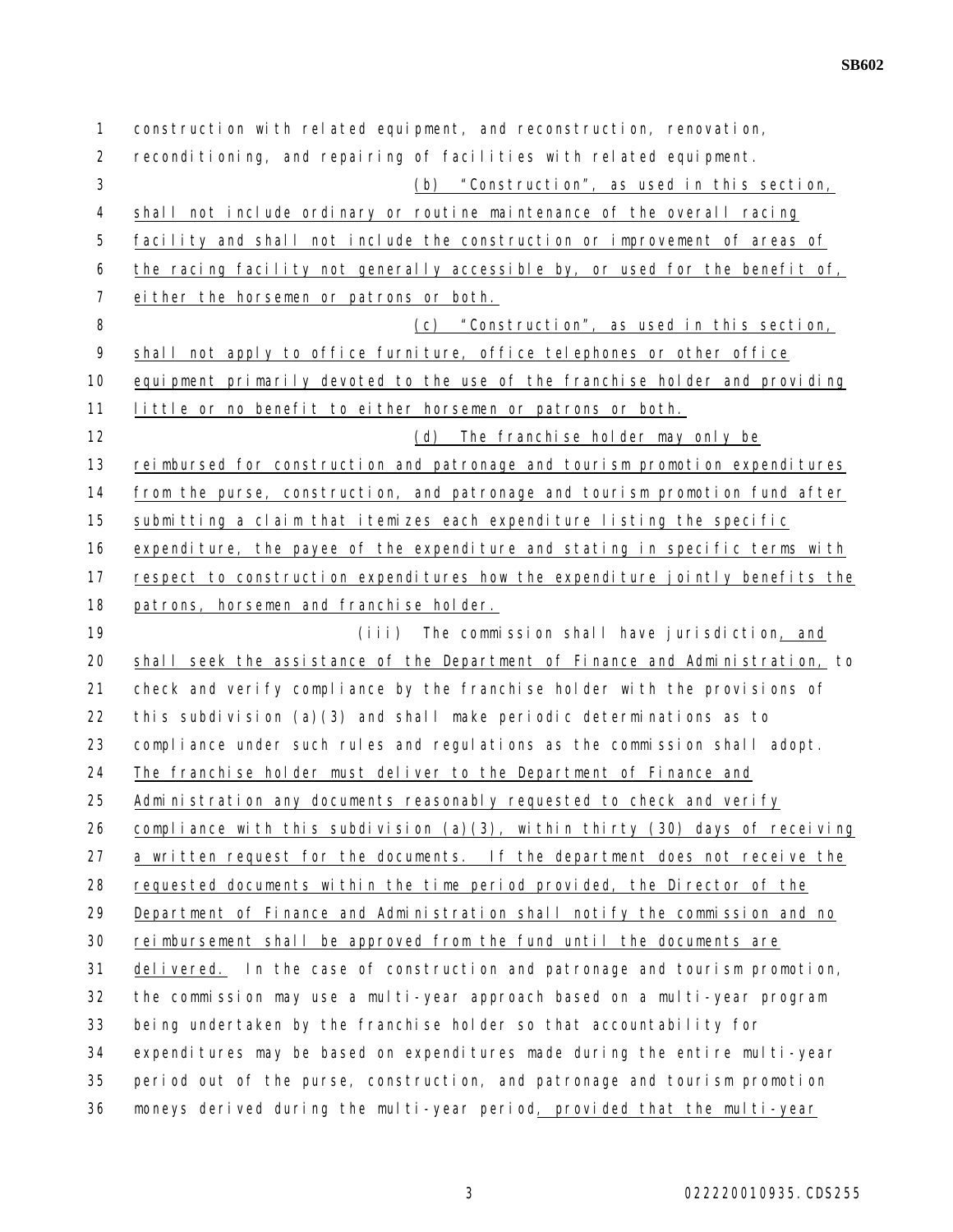**SB602**

1 period shall not exceed five (5) years unless the commission makes a specific determination that a longer period is necessary to finance long term

construction projects for the joint benefit of patrons, horsemen and the

franchise holder. The franchise holder may seek prior approval from the

5 commission for expenditures. The application for the approval must contain

6 the information required by subdivision  $(a)(3)(ii)$  of this section. The

initial approval will be subject to a final approval by the commission that

8 the expenditures were made for the approved purposes in compliance with the

9 requirements of this subdivision  $(a)(3)$ , and the commission shall seek

assistance from the Arkansas Department of Finance and Administration to

 verify that the expenditures were made for the approved purposes. If there is a final determination that any of the purse, construction, and patronage 13 and tourism promotion moneys have not been used for the purposes herein specified, the franchise holder shall pay the amount equal to any moneys used for an unauthorized purpose to the commission for the use and benefit of the State of Arkansas.

 (iv) The purse, construction, and patronage and tourism promotion moneys shall not be subject to the provisions of any contract or agreement between the franchise holder and any organization representing horsemen, to the end that any contractual obligations for the use of moneys for purses shall not apply to any expenditures for construction or patronage and tourism promotion out of the purse, construction, and 23 patronage and tourism promotion moneys. Any expenditures for purses out of the purse, construction, and patronage and tourism promotion moneys shall be in addition to contractual purse obligations affecting moneys other than the purse, construction, and patronage and tourism promotion moneys. The franchise holder shall determine the amount of the purse, construction, and patronage and tourism promotion moneys to be used for the authorized purposes, except that at least one-half (1/2) of the purse, construction, and patronage and tourism promotion moneys must be used for purses; (v) If the amount of approved expenditures exceeds

32 the balance of the purse, construction, and patronage and tourism promotion

fund, the excess amount will remain payable to the franchise holder out of

the purse, construction, and patronage and tourism promotion fund; provided,

with respect to expenditures incurred by the franchise holder on or after

January 1, 2001, interest shall not accrue on the deficit balance unless the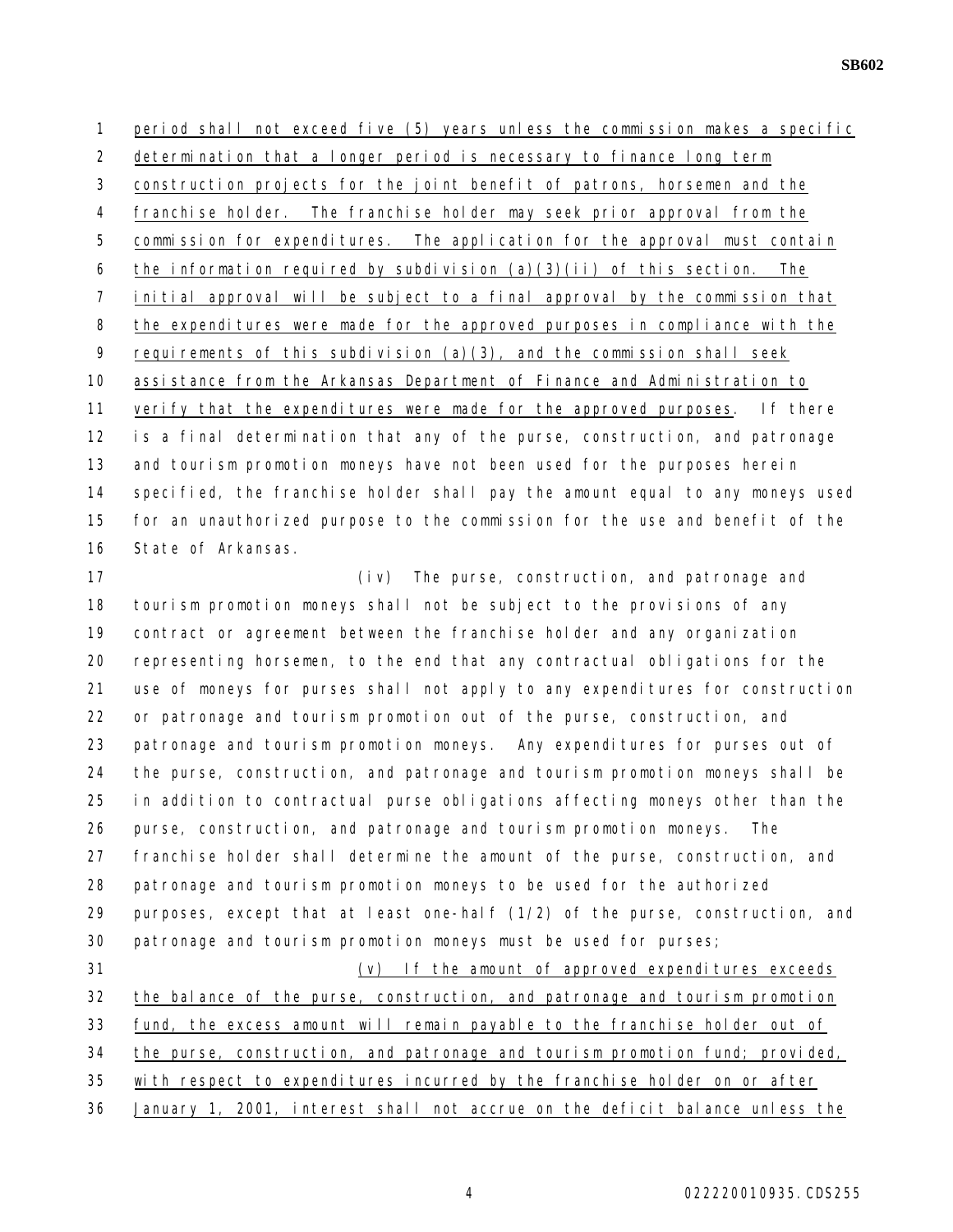interest is payable to an unrelated third party lender with respect to

2 indebtedness directly incurred to finance construction expenditures as

3 contemplated by this subdivision  $(a)(3)$ ;

 (B) The remainder of the amounts withheld pursuant to the provisions of subdivision (a)(1) of this section shall be retained by the franchise holder for its own use and benefit; and

 (C) One percent (1%) of the moneys set aside by the franchise holder for purses from the moneys retained by it pursuant to the provisions of subdivision (a)(3) of this section, including that portion of the purse, construction, and patronage and tourism promotion moneys actually used for purses, shall be paid from such moneys set aside for purses to the Arkansas Horsemen's Benevolent and Protective Association to be used for its benevolent purposes. Such payment shall be made by the franchise holder at 14 the conclusion of each racing meet.

 SECTION 2. Arkansas Code 23-110-405(b), concerning wagering on simulcast and delayed and replayed races, is amended to read as follows:

 (b)(1) With the prior approval of the Arkansas Racing Commission and consistent with applicable federal law, a franchise holder may enter into agreements and arrangements with other parties pursuant to which its patrons may wager on races run at other race tracks which are shown live or in any other manner approved by the commission by television or otherwise at locations on the grounds at the Arkansas race track at any time or times during the calendar year and agreements and arrangements whereby its races are shown live or in any other manner approved by the commission at other race tracks and locations.

 (2) Such agreements and arrangements shall specify all financial, wagering, distribution, and other details which shall govern, and, to that end, the provisions of §§ 23-110-402 and 23-110-407 and any other inconsistent provisions shall not be applicable to such agreements and arrangements.

 (3)(A) For all races simulcast to the grounds of the franchise holder's Arkansas race track from other race tracks and races conducted in the past and re-broadcast by electronic means and shown on a delayed or replayed basis on the grounds of the franchise holder's Arkansas race track under subdivision (b)(1) of this section, the franchise holder shall withhold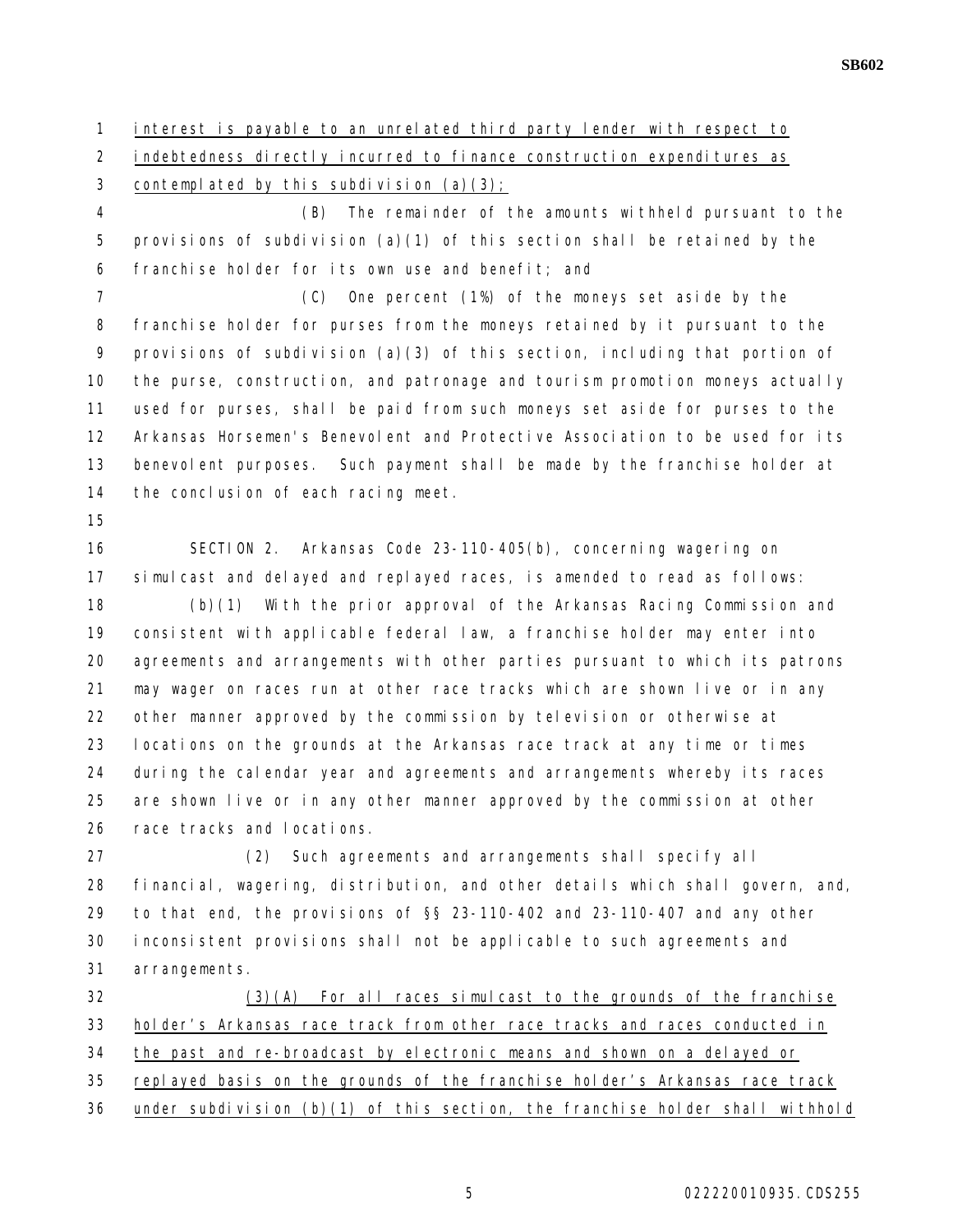| $\mathbf{1}$   | and pay to the commission for the use and benefit of the State of Arkansas,       |
|----------------|-----------------------------------------------------------------------------------|
| $\overline{2}$ | as a privilege tax, one percent (1%) of all moneys wagered on the races on        |
| 3              | the grounds of franchise holder's Arkansas race track.                            |
| 4              | (B)<br>The difference between the two percent (2%) rate being                     |
| 5              | withheld and so paid by the franchise holder to the State of Arkansas on          |
| 6              | wagers on the races described in subdivision $(b)(3)(A)$ under rules and          |
| 7              | regulations of the commission in effect prior to the enactment of this            |
| 8              | subdivision $(b)(3)$ , and the one percent $(1%)$ rate established in subdivision |
| 9              | $(b)(3)(A)$ , shall be withheld by the franchise holder from wagers on such       |
| 10             | races and set aside by the franchise holder in a separate account to be used      |
| 11             | only for purses and construction, for debt service on money borrowed by the       |
| 12             | franchise holder for construction, or for promotions to encourage patronage       |
| 13             | and tourism, in accordance with the provisions of $\S$ 23-110-407(a)(3).          |
| 14             |                                                                                   |
| 15             | SECTION 3. Arkansas Code 23-110-405, concerning wagering, is amended              |
| 16             | to add an additional subsection to read as follows:                               |
| 17             | With the prior approval of the commission, and pursuant to rules<br>(e)           |
| 18             | and regulations adopted by the commission, a franchise holder authorized by       |
|                |                                                                                   |
| 19             | the commission may conduct account wagering whereby patrons may deposit money     |
| 20             | in an account with the franchise holder and then use the account balance to       |
| 21             | pay for pari-mutuel wagers, made in person, by telephone call, or by              |
| 22             | communication through other electronic means, on races conducted at the           |
| 23             | franchise holder's race track facility and races, horse and greyhound, run at     |
| 24             | other race tracks. The wagers shall be treated for all purposes under the         |
| 25             | provisions of this chapter as if the wagers were made by the patron on the        |
| 26             | grounds of the franchise holder's race track facility.                            |
| 27             |                                                                                   |
| 28             | SECTION 4. Arkansas Code 23-111-508, concerning wagering, is amended              |
| 29             | to add an additional subsection to read as follows:                               |
| 30             | With the prior approval of the commission, and pursuant to rules<br>(e)           |
| 31             | and regulations adopted by the commission, a franchise holder authorized by       |
| 32             | the commission may conduct account wagering whereby patrons may deposit money     |
| 33             | in an account with the franchise holder and then use the account balance to       |
| 34             | pay for pari-mutuel wagers, made in person, by telephone call, or by              |
| 35             | communication through other electronic means, on races conducted at the           |